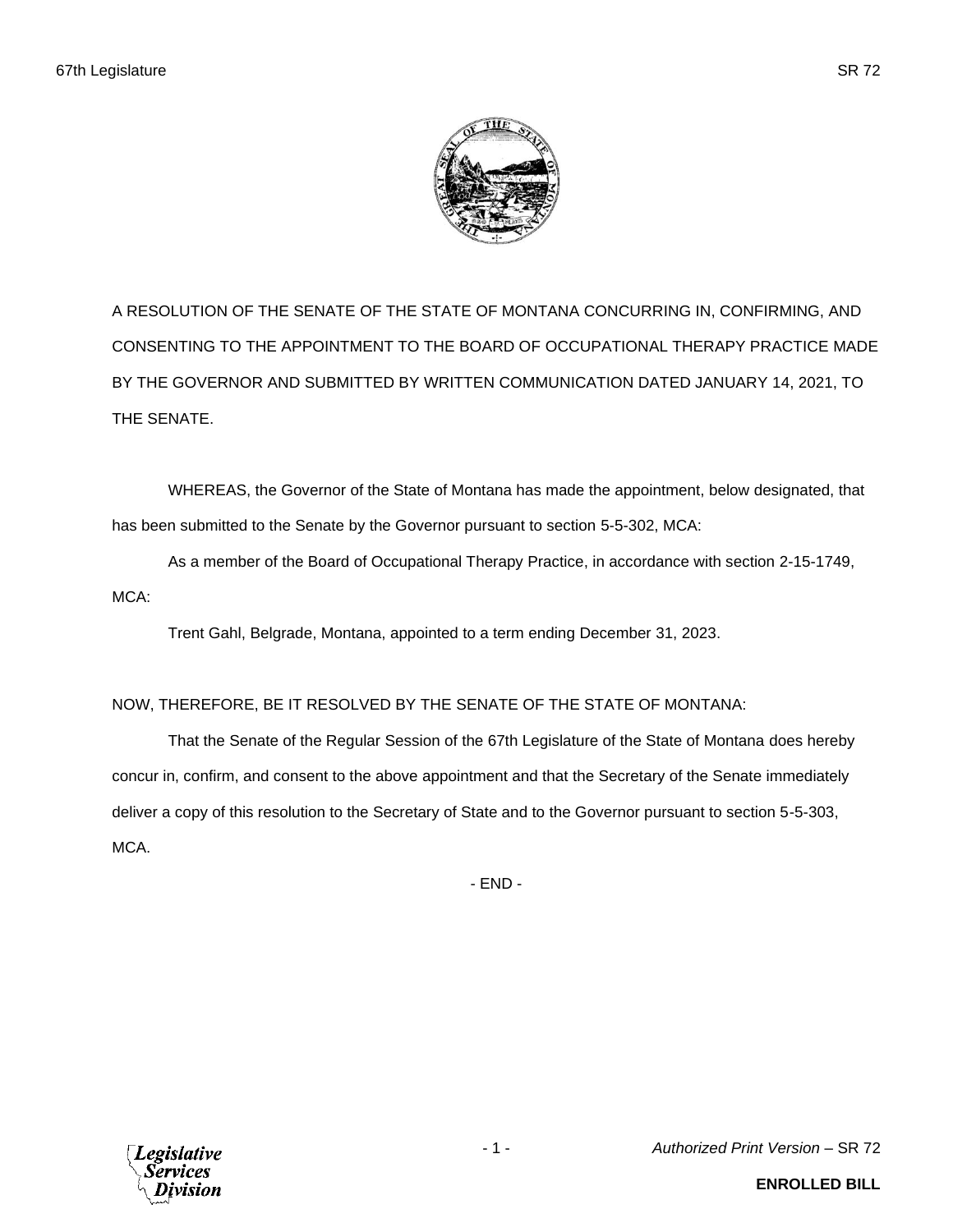I hereby certify that the within bill,

SR 72, originated in the Senate.

Secretary of the Senate

President of the Senate

| Signed this | dav  |
|-------------|------|
|             | 2021 |

\_\_\_\_\_\_\_\_\_\_\_\_\_\_\_\_\_\_\_\_\_\_\_\_\_\_\_\_\_\_\_\_\_\_\_\_\_\_\_\_\_\_\_

\_\_\_\_\_\_\_\_\_\_\_\_\_\_\_\_\_\_\_\_\_\_\_\_\_\_\_\_\_\_\_\_\_\_\_\_\_\_\_\_\_\_\_